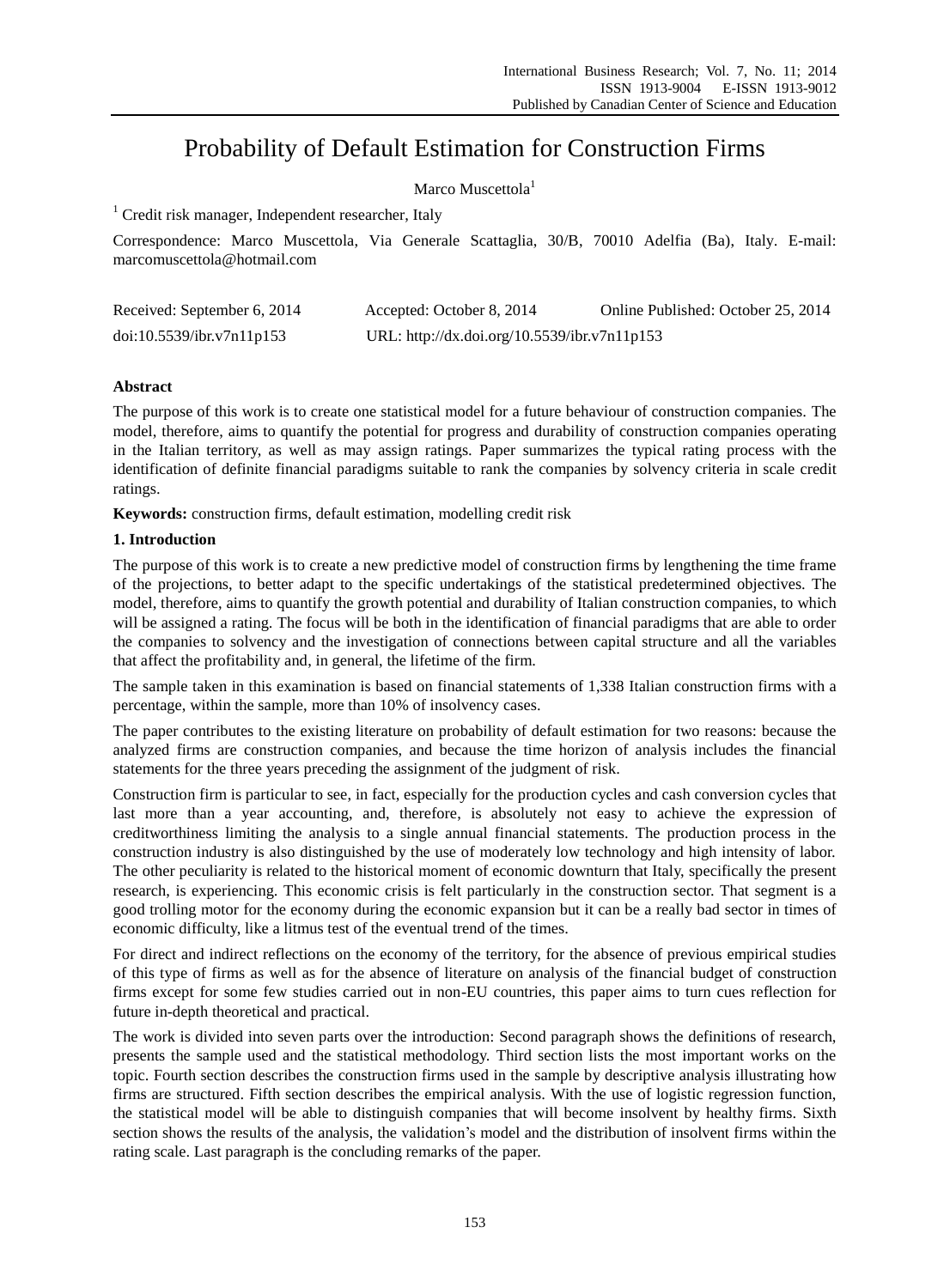#### **2. Literature Review**

Certain exacting distinctiveness of the construction industry makes it significantly different from other sectors, mainly the fact that its final result shows uniqueness, large assets and long cash conversion cycle. Construction output is the consequence of a project production system in which the result is tailored to demanding locations. The same value of buildings constructed is strongly influenced by demand and place. For these reasons, the success of a construction company depends a lot on factors unrelated to the accounting business and this inimitability of the output disheartens the use of analysis of financial statements. Activities that construction firms carry out are heterogeneous not only in style or type but also in geographical location. For these reasons, it is difficult to analyze the value of the construction firms through a single standardized method.

On the other hand, financial ratio models, by their character, may not be able to judge every aspect of an insolvent company's distinctiveness. Subjective assessment has an important responsibility to play in predicting default in construction industry and any forecast forms should not employed as the exclusive judgment tool.

For all the motivations listed, academic studies that have analyzed the construction companies are really very few. Among the major works carried out on the construction sector, see Kangari (1988), Padget (1991), Kangari et al (1992), Russell and Jaselskis (1992), Landford et al 1993), Kale and Arditi (1999), Davidson and Maguire (2003), Koksal and Arditi (2004), Singh and Tiong (2006) or Huang (2009).

#### **3. Data and Methodology**

To achieve the purpose of research it is essential to analyze all the variables that affect the solvency of the firms and to classify them for significance, importance and usefulness. Only after doing this, it will be possible to sort the same construction firms in discrete classes pre-ordered by probability of default.

In this essay was deemed indispensable to broaden the definition of "default". In addition to the failure to fulfil a bank obligation, appearing in a law court, and piling up *past-due (Note 1)*, also some other events of insolvency arising from the imperfect payment of debts (especially to repay a loan) were included in the definition. This very extensive definition was chosen as, on the other hand, it almost entirely gets rid of the behavioural analysis of the firms.

Unlike the more common and regulated rating models, this archetype is directed to be more "forward looking" (Muscettola & Pietrovito, 2012b). In this logic the time frame is fixed at three years following the analysis even if it is estimated an evident deterioration of the outcomes in robustness, verifiability and replicability. The variables, by which has been derived the forecast of insolvency, are related to a period up to three years earlier. This point borders (but not entirely) the influence of the economic cycle on the inherent risk of the construction firm observed. In addition to the macroeconomic impacts on the companies, extending the period of analysis is best expressed the potential typical of the construction company that, in fact, has a structure of multiyear financial statements that reflect the phases of production and trade that usually continue for more than one accounting year.

The preliminary choices of the essay were oriented to have a scheme of analysis transferable (in time and space) to other samples of firms and empirically verifiable at any time. For these details it is crucial to have clear and valid sources of information and data accessibility in time (Note 2).

A more detailed consideration, however, deserves the step of organization and cleanliness of the test sample. Before starting to work on the data, therefore, it is required to clean up the dataset by eliminating from the sample firms that seem to have the data irrational or reliant on exceptional cases as the case, for example, of a start-up company or a firm controlled exclusively by another company.

Concerning the treatment of the outliers it is chosen to follow a rigid acceptance. This is due to the strong volatility of the financial statements of construction companies, although the sample is focused on firms with revenues very similar. Many atypical cases, in fact, were recognized in a sufficiently large test sample though this collection is specific of the construction industry.

It is not easy to define what data is non-standard, because there is not an universal regulation that explains the "normal" values (Muscettola & Pietrovito, 2012a). In the present pattern the distributions of the values that exceeded two times the standard deviation of the distance from the first quartile to the bottom and from the third quartile to the top have been truncated.

As regards the study of the distribution and dispersion around the mean and the median values, so that the indicators of the financial statements as explanatory variables would be accepted, a table expedient was set for understanding the asymmetry of the statistical distribution and the significance of code extremes. For some ratios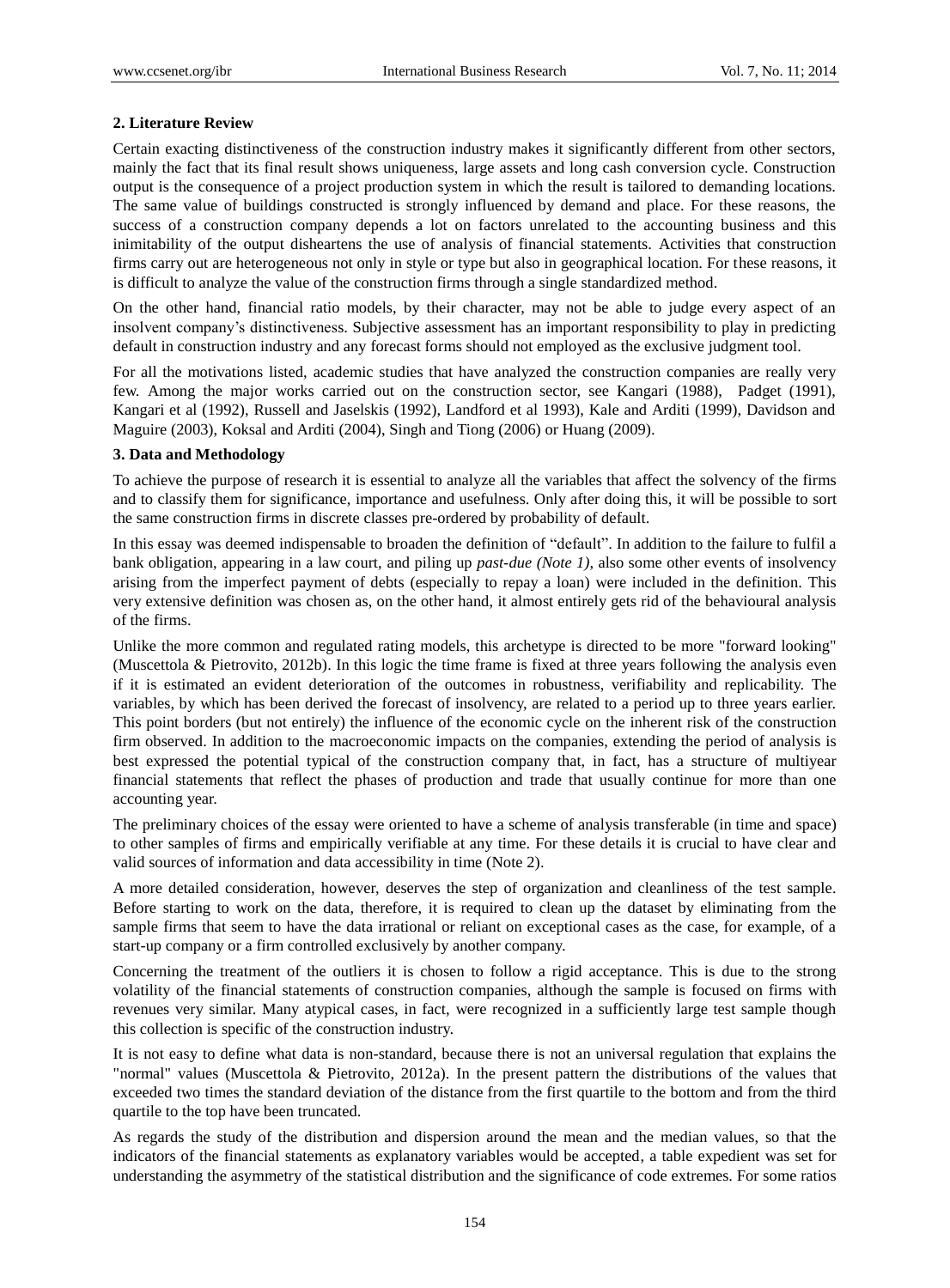the table is also led to a comparable revision on the trend of indicators using statistical techniques such as the standardization of the elements (Note 3). By way of stress-testing, to verify the logical behaviour of firms and the functionality of variables taken, the indicators have also been assessed comparing the results with the most known and used ratios in the literature of ratings.

The companies analyzed are small, medium and large enterprises with not less than five million euro as sum of total revenues from sales of the three yearly statements under examination. The building firms included in the sample are operating in Italy for at least 8 years old (Note 4). Off the analysis sample also are all those firms that have shown significant shareholdings in other companies or, on the other hand, are dependent by a parent company.

In order to balance the sample, 1,338 construction firms were extracted, with the characteristics specified in Table 1.

| <b>DATASET</b> | Whole sample |               |           | Insolvent firms |       | Healthy firms |  |
|----------------|--------------|---------------|-----------|-----------------|-------|---------------|--|
|                | NR.          | $\frac{0}{0}$ | <b>NR</b> | $\frac{0}{0}$   | NR.   | $\frac{0}{0}$ |  |
| Northern Italy | 626          | 100.00        | 72        | 11.50           | 554   | 88.50         |  |
| Central Italy  | 394          | 100.00        | 53        | 13.45           | 341   | 86.55         |  |
| Southern Italy | 318          | 100.00        | 46        | 14.47           | 272   | 85.53         |  |
| Whole sample   | 1.338        | 100.00        | 171       | 12.78           | 1.167 | 87.22         |  |

Table 1. Characteristics of the sample used in the research

The period of analysis stands from 2007 to 2011. All firms without insolvencies at least until the year 2012 (including that year) are defined "healthy firms". Have been eliminated, on the other hand, companies that have become insolvent in a year within the period of observation (Note 5). In this way it is held tightly the optical time of three years.

## **4. Descriptive Analysis**

Descriptive analysis exposed below is smoothed with respect to certain insights. Specifically, in fact, owing to the specificity of the construction company, in some statistical distributions there is a high variance around the average, which does not allow classifying the firms into the clusters. These phenomena are very evident as regards the efficiency and rotation ratios and, not less, as regards some indices of net and operating profitability.

In order to represent the characteristics of the sample, with the remarkable distinction of the group of firms that become insolvent after three years from the healthy firms, it is preferred to observe the accounting data of firms expressed as three-year averages or sum of three years. In other words, everything that follows will concern the expression of financial ratios formed by the arithmetic mean over three years preceding the year of expectation value. It also points out that, even for insolvent firms shall not be never judged the specific year of insolvency but three previous years.

Table 2. Summary statistics: sums of three years and averages of three years for goof firms and for insolvent firms

| <b>Explanatory variables</b>                            | Sums of three years |           | Averages of three years |           |
|---------------------------------------------------------|---------------------|-----------|-------------------------|-----------|
|                                                         | Good firms          | Bad firms | Good firms              | Bad firms |
| Total fixed assets / Total assets %                     | 110.92              | 109,06    | 36.97                   | 36,35     |
| Cash and bank deposits / Total assets %                 | 11,28               | 7.92      | 3,76                    | 2,64      |
| Total receivables / Total assets %                      | 109.79              | 104.91    | 36,60                   | 34,97     |
| Inventory / Total assets %                              | 68,64               | 78,79     | 22,88                   | 26,26     |
| Trade receivables / Total assets %                      | 92,57               | 87,15     | 30.86                   | 29,05     |
| Prepaid expenses and current financial / Total assets % | 3,06                | 4,37      | 1.02                    | 1,46      |
| Intangible fixed assets / Total assets %                | 6.41                | 13,76     | 2.14                    | 4,59      |
| Long term liabilities/ Total assets %                   | 45,66               | 48.25     | 15.22                   | 16,08     |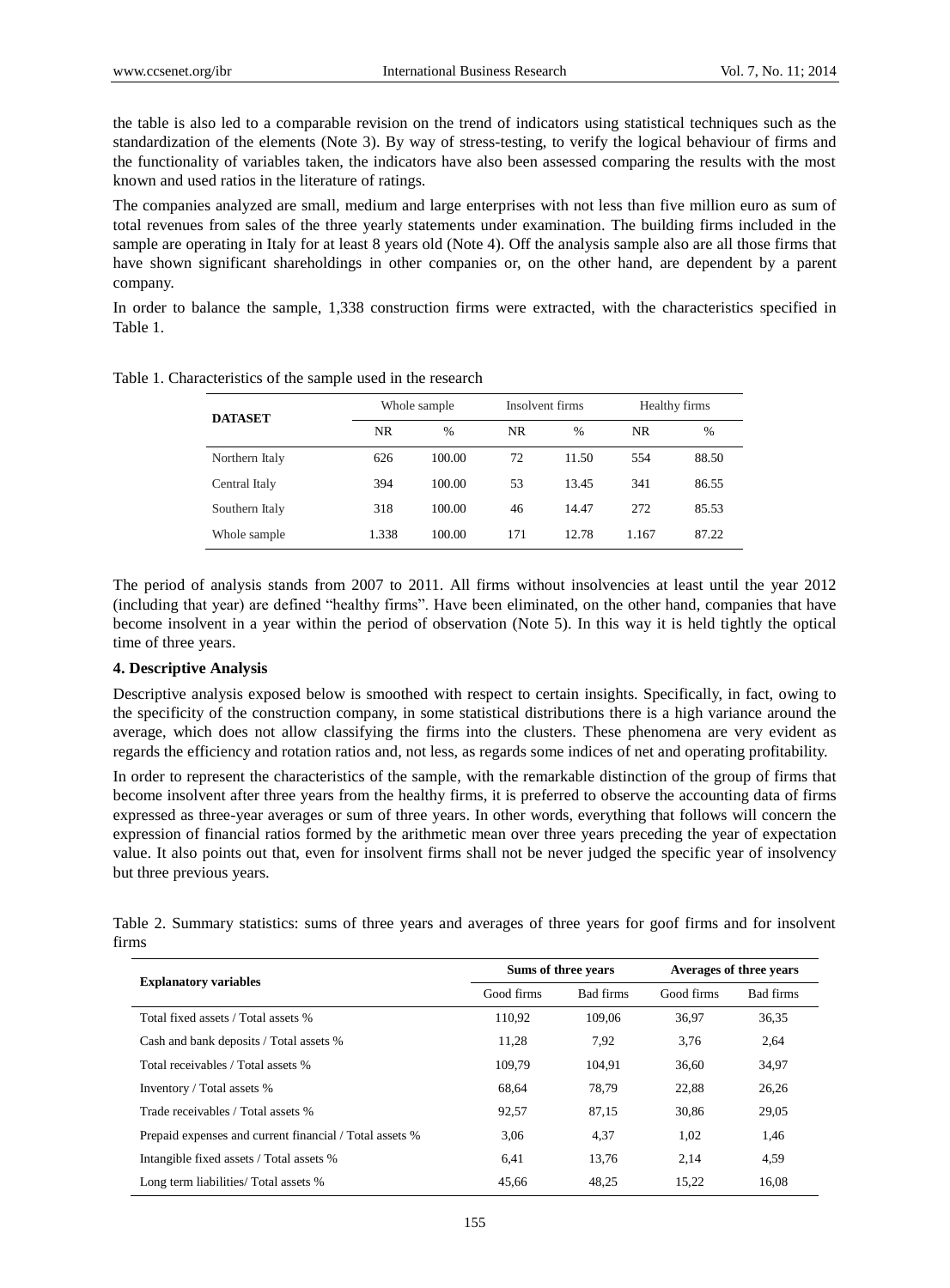| Borrowings / Total assets %<br>102,47<br>127,70<br>34,16<br>42,57<br>Trade payables / Total assets %<br>76,25<br>72,84<br>25,42<br>24,28<br>Total shareholders' equity / Short term debt %<br>160,91<br>53,64<br>36,77<br>110,30<br>Total shareholders' equity / Total assets %<br>72,16<br>53,02<br>17,67<br>24,05<br>4,95<br>0,89<br>Shareholder debt / Total assets %<br>2,66<br>1,65<br>Quick ratio %<br>227,43<br>188,40<br>75,81<br>62,80<br>Total shareholders' equity / Fixed assets %<br>435,83<br>398,06<br>145,28<br>132,69<br>Current ratio %<br>368,43<br>335,36<br>122,81<br>111,79<br>Long term debts and equity / Fixed assets %<br>251,86<br>83,95<br>72,83<br>218,48<br>Net working capital / Total investment %<br>25,21<br>5,42<br>8,40<br>1,81<br>Inventory / Trade receivables %<br>327,46<br>382,32<br>109,15<br>127,44<br>Interest expense / Total debt %<br>9,34<br>11,82<br>3,11<br>3,94<br>Total debt / Sales %<br>263,22<br>347,88<br>87,74<br>115,96<br>Current liabilities / Total debt %<br>236,10<br>79,03<br>237,08<br>78,70<br>8,08<br>7,83<br>Interest expense / Financial debt %<br>24,25<br>23,50<br>8,05<br>4,21<br>Interest expense / Sales %<br>12,64<br>2,68<br>3,17<br>Intercompany and shareholder debt / Assets %<br>15,16<br>9,51<br>5,05<br>Debt ratio %<br>208,17<br>228,23<br>76,08<br>69,39<br>4,54<br>Account receivable turnover<br>20,58<br>13,63<br>6,86<br>4,06<br>Inventory turnover<br>19,59<br>12,19<br>6,53<br>0,80<br>Investment turnover<br>2,88<br>2,41<br>0,96<br>Trade payables turnover<br>10,78<br>14,55<br>4,85<br>3,59<br>Current liabilities / Sales %<br>179,21<br>78,42<br>235,25<br>59,74<br>Fixed assets turnover<br>138,44<br>46,15<br>58,03<br>174,10<br>Operating cash flow / Total investment %<br>14,11<br>7,78<br>4,70<br>2,59<br>Operating cash flow / Current liabilities %<br>26,98<br>15,14<br>8,99<br>5,05<br>Operating cash flow coverage %<br>46,67<br>28,37<br>15,56<br>9,46<br>Operating cash flow / Sales %<br>13,68<br>4,56<br>3,61<br>10,84<br>Roe %<br>$-2,51$<br>$-36,88$<br>$-0,84$<br>$-12,29$<br>Operating profit / Sales %<br>23,50<br>$-6,23$<br>7,83<br>$-2,08$<br>11,90<br>3,97<br>$-4,21$<br>Ros %<br>$-1,26$<br>$-4,19$<br>Gross profit / Sales %<br>71,95<br>$-1,56$<br>23,98<br>Ebitda / Cost for employees %<br>218,14<br>237,96<br>72,71<br>79,32<br>Ebitda / Interest expense %<br>20,50<br>6,83<br>1,60<br>4,79<br>Ebit / Total liabilities %<br>17,02<br>5,67<br>3,57<br>10,72<br>Cost for employees %<br>44,97<br>46,45<br>14,99<br>15,48<br>Ebitda / Total investment %<br>23,86<br>19,35<br>7,95<br>6,45<br>Depreciation and amortization / Sales %<br>12,57<br>14,72<br>4,19<br>4,91<br>Roi %<br>12,46<br>8,14<br>4,15<br>2,71<br>2,48<br>Roa %<br>10,88<br>3,63<br>7,45<br>Cash and bank deposits / Sales %<br>13,61<br>12,51<br>4,54<br>4,17<br>Net Working capital / Sales %<br>25,50<br>$-2,04$<br>8,50<br>$-6,78$<br>Total stakeholders' equity / Sales %<br>93,09<br>31,03<br>29,09<br>87,26<br>Financial leverage<br>7,39<br>2,46<br>3,89<br>11,68<br>Ebitda / Net financial position %<br>0,42<br>0,16<br>0,14<br>0,05<br>1,58<br>0,53<br>0,72<br>Gearing<br>2,16 |  |  |  |
|-------------------------------------------------------------------------------------------------------------------------------------------------------------------------------------------------------------------------------------------------------------------------------------------------------------------------------------------------------------------------------------------------------------------------------------------------------------------------------------------------------------------------------------------------------------------------------------------------------------------------------------------------------------------------------------------------------------------------------------------------------------------------------------------------------------------------------------------------------------------------------------------------------------------------------------------------------------------------------------------------------------------------------------------------------------------------------------------------------------------------------------------------------------------------------------------------------------------------------------------------------------------------------------------------------------------------------------------------------------------------------------------------------------------------------------------------------------------------------------------------------------------------------------------------------------------------------------------------------------------------------------------------------------------------------------------------------------------------------------------------------------------------------------------------------------------------------------------------------------------------------------------------------------------------------------------------------------------------------------------------------------------------------------------------------------------------------------------------------------------------------------------------------------------------------------------------------------------------------------------------------------------------------------------------------------------------------------------------------------------------------------------------------------------------------------------------------------------------------------------------------------------------------------------------------------------------------------------------------------------------------------------------------------------------------------------------------------------------------------------------------------------------------------------------------------------------------------------------------------------------------------------------------------------------------------------------------------------------------------------------------------------------------------------------------------------------------------------------------------------------------------------------------------------------------------------|--|--|--|
|                                                                                                                                                                                                                                                                                                                                                                                                                                                                                                                                                                                                                                                                                                                                                                                                                                                                                                                                                                                                                                                                                                                                                                                                                                                                                                                                                                                                                                                                                                                                                                                                                                                                                                                                                                                                                                                                                                                                                                                                                                                                                                                                                                                                                                                                                                                                                                                                                                                                                                                                                                                                                                                                                                                                                                                                                                                                                                                                                                                                                                                                                                                                                                                           |  |  |  |
|                                                                                                                                                                                                                                                                                                                                                                                                                                                                                                                                                                                                                                                                                                                                                                                                                                                                                                                                                                                                                                                                                                                                                                                                                                                                                                                                                                                                                                                                                                                                                                                                                                                                                                                                                                                                                                                                                                                                                                                                                                                                                                                                                                                                                                                                                                                                                                                                                                                                                                                                                                                                                                                                                                                                                                                                                                                                                                                                                                                                                                                                                                                                                                                           |  |  |  |
|                                                                                                                                                                                                                                                                                                                                                                                                                                                                                                                                                                                                                                                                                                                                                                                                                                                                                                                                                                                                                                                                                                                                                                                                                                                                                                                                                                                                                                                                                                                                                                                                                                                                                                                                                                                                                                                                                                                                                                                                                                                                                                                                                                                                                                                                                                                                                                                                                                                                                                                                                                                                                                                                                                                                                                                                                                                                                                                                                                                                                                                                                                                                                                                           |  |  |  |
|                                                                                                                                                                                                                                                                                                                                                                                                                                                                                                                                                                                                                                                                                                                                                                                                                                                                                                                                                                                                                                                                                                                                                                                                                                                                                                                                                                                                                                                                                                                                                                                                                                                                                                                                                                                                                                                                                                                                                                                                                                                                                                                                                                                                                                                                                                                                                                                                                                                                                                                                                                                                                                                                                                                                                                                                                                                                                                                                                                                                                                                                                                                                                                                           |  |  |  |
|                                                                                                                                                                                                                                                                                                                                                                                                                                                                                                                                                                                                                                                                                                                                                                                                                                                                                                                                                                                                                                                                                                                                                                                                                                                                                                                                                                                                                                                                                                                                                                                                                                                                                                                                                                                                                                                                                                                                                                                                                                                                                                                                                                                                                                                                                                                                                                                                                                                                                                                                                                                                                                                                                                                                                                                                                                                                                                                                                                                                                                                                                                                                                                                           |  |  |  |
|                                                                                                                                                                                                                                                                                                                                                                                                                                                                                                                                                                                                                                                                                                                                                                                                                                                                                                                                                                                                                                                                                                                                                                                                                                                                                                                                                                                                                                                                                                                                                                                                                                                                                                                                                                                                                                                                                                                                                                                                                                                                                                                                                                                                                                                                                                                                                                                                                                                                                                                                                                                                                                                                                                                                                                                                                                                                                                                                                                                                                                                                                                                                                                                           |  |  |  |
|                                                                                                                                                                                                                                                                                                                                                                                                                                                                                                                                                                                                                                                                                                                                                                                                                                                                                                                                                                                                                                                                                                                                                                                                                                                                                                                                                                                                                                                                                                                                                                                                                                                                                                                                                                                                                                                                                                                                                                                                                                                                                                                                                                                                                                                                                                                                                                                                                                                                                                                                                                                                                                                                                                                                                                                                                                                                                                                                                                                                                                                                                                                                                                                           |  |  |  |
|                                                                                                                                                                                                                                                                                                                                                                                                                                                                                                                                                                                                                                                                                                                                                                                                                                                                                                                                                                                                                                                                                                                                                                                                                                                                                                                                                                                                                                                                                                                                                                                                                                                                                                                                                                                                                                                                                                                                                                                                                                                                                                                                                                                                                                                                                                                                                                                                                                                                                                                                                                                                                                                                                                                                                                                                                                                                                                                                                                                                                                                                                                                                                                                           |  |  |  |
|                                                                                                                                                                                                                                                                                                                                                                                                                                                                                                                                                                                                                                                                                                                                                                                                                                                                                                                                                                                                                                                                                                                                                                                                                                                                                                                                                                                                                                                                                                                                                                                                                                                                                                                                                                                                                                                                                                                                                                                                                                                                                                                                                                                                                                                                                                                                                                                                                                                                                                                                                                                                                                                                                                                                                                                                                                                                                                                                                                                                                                                                                                                                                                                           |  |  |  |
|                                                                                                                                                                                                                                                                                                                                                                                                                                                                                                                                                                                                                                                                                                                                                                                                                                                                                                                                                                                                                                                                                                                                                                                                                                                                                                                                                                                                                                                                                                                                                                                                                                                                                                                                                                                                                                                                                                                                                                                                                                                                                                                                                                                                                                                                                                                                                                                                                                                                                                                                                                                                                                                                                                                                                                                                                                                                                                                                                                                                                                                                                                                                                                                           |  |  |  |
|                                                                                                                                                                                                                                                                                                                                                                                                                                                                                                                                                                                                                                                                                                                                                                                                                                                                                                                                                                                                                                                                                                                                                                                                                                                                                                                                                                                                                                                                                                                                                                                                                                                                                                                                                                                                                                                                                                                                                                                                                                                                                                                                                                                                                                                                                                                                                                                                                                                                                                                                                                                                                                                                                                                                                                                                                                                                                                                                                                                                                                                                                                                                                                                           |  |  |  |
|                                                                                                                                                                                                                                                                                                                                                                                                                                                                                                                                                                                                                                                                                                                                                                                                                                                                                                                                                                                                                                                                                                                                                                                                                                                                                                                                                                                                                                                                                                                                                                                                                                                                                                                                                                                                                                                                                                                                                                                                                                                                                                                                                                                                                                                                                                                                                                                                                                                                                                                                                                                                                                                                                                                                                                                                                                                                                                                                                                                                                                                                                                                                                                                           |  |  |  |
|                                                                                                                                                                                                                                                                                                                                                                                                                                                                                                                                                                                                                                                                                                                                                                                                                                                                                                                                                                                                                                                                                                                                                                                                                                                                                                                                                                                                                                                                                                                                                                                                                                                                                                                                                                                                                                                                                                                                                                                                                                                                                                                                                                                                                                                                                                                                                                                                                                                                                                                                                                                                                                                                                                                                                                                                                                                                                                                                                                                                                                                                                                                                                                                           |  |  |  |
|                                                                                                                                                                                                                                                                                                                                                                                                                                                                                                                                                                                                                                                                                                                                                                                                                                                                                                                                                                                                                                                                                                                                                                                                                                                                                                                                                                                                                                                                                                                                                                                                                                                                                                                                                                                                                                                                                                                                                                                                                                                                                                                                                                                                                                                                                                                                                                                                                                                                                                                                                                                                                                                                                                                                                                                                                                                                                                                                                                                                                                                                                                                                                                                           |  |  |  |
|                                                                                                                                                                                                                                                                                                                                                                                                                                                                                                                                                                                                                                                                                                                                                                                                                                                                                                                                                                                                                                                                                                                                                                                                                                                                                                                                                                                                                                                                                                                                                                                                                                                                                                                                                                                                                                                                                                                                                                                                                                                                                                                                                                                                                                                                                                                                                                                                                                                                                                                                                                                                                                                                                                                                                                                                                                                                                                                                                                                                                                                                                                                                                                                           |  |  |  |
|                                                                                                                                                                                                                                                                                                                                                                                                                                                                                                                                                                                                                                                                                                                                                                                                                                                                                                                                                                                                                                                                                                                                                                                                                                                                                                                                                                                                                                                                                                                                                                                                                                                                                                                                                                                                                                                                                                                                                                                                                                                                                                                                                                                                                                                                                                                                                                                                                                                                                                                                                                                                                                                                                                                                                                                                                                                                                                                                                                                                                                                                                                                                                                                           |  |  |  |
|                                                                                                                                                                                                                                                                                                                                                                                                                                                                                                                                                                                                                                                                                                                                                                                                                                                                                                                                                                                                                                                                                                                                                                                                                                                                                                                                                                                                                                                                                                                                                                                                                                                                                                                                                                                                                                                                                                                                                                                                                                                                                                                                                                                                                                                                                                                                                                                                                                                                                                                                                                                                                                                                                                                                                                                                                                                                                                                                                                                                                                                                                                                                                                                           |  |  |  |
|                                                                                                                                                                                                                                                                                                                                                                                                                                                                                                                                                                                                                                                                                                                                                                                                                                                                                                                                                                                                                                                                                                                                                                                                                                                                                                                                                                                                                                                                                                                                                                                                                                                                                                                                                                                                                                                                                                                                                                                                                                                                                                                                                                                                                                                                                                                                                                                                                                                                                                                                                                                                                                                                                                                                                                                                                                                                                                                                                                                                                                                                                                                                                                                           |  |  |  |
|                                                                                                                                                                                                                                                                                                                                                                                                                                                                                                                                                                                                                                                                                                                                                                                                                                                                                                                                                                                                                                                                                                                                                                                                                                                                                                                                                                                                                                                                                                                                                                                                                                                                                                                                                                                                                                                                                                                                                                                                                                                                                                                                                                                                                                                                                                                                                                                                                                                                                                                                                                                                                                                                                                                                                                                                                                                                                                                                                                                                                                                                                                                                                                                           |  |  |  |
|                                                                                                                                                                                                                                                                                                                                                                                                                                                                                                                                                                                                                                                                                                                                                                                                                                                                                                                                                                                                                                                                                                                                                                                                                                                                                                                                                                                                                                                                                                                                                                                                                                                                                                                                                                                                                                                                                                                                                                                                                                                                                                                                                                                                                                                                                                                                                                                                                                                                                                                                                                                                                                                                                                                                                                                                                                                                                                                                                                                                                                                                                                                                                                                           |  |  |  |
|                                                                                                                                                                                                                                                                                                                                                                                                                                                                                                                                                                                                                                                                                                                                                                                                                                                                                                                                                                                                                                                                                                                                                                                                                                                                                                                                                                                                                                                                                                                                                                                                                                                                                                                                                                                                                                                                                                                                                                                                                                                                                                                                                                                                                                                                                                                                                                                                                                                                                                                                                                                                                                                                                                                                                                                                                                                                                                                                                                                                                                                                                                                                                                                           |  |  |  |
|                                                                                                                                                                                                                                                                                                                                                                                                                                                                                                                                                                                                                                                                                                                                                                                                                                                                                                                                                                                                                                                                                                                                                                                                                                                                                                                                                                                                                                                                                                                                                                                                                                                                                                                                                                                                                                                                                                                                                                                                                                                                                                                                                                                                                                                                                                                                                                                                                                                                                                                                                                                                                                                                                                                                                                                                                                                                                                                                                                                                                                                                                                                                                                                           |  |  |  |
|                                                                                                                                                                                                                                                                                                                                                                                                                                                                                                                                                                                                                                                                                                                                                                                                                                                                                                                                                                                                                                                                                                                                                                                                                                                                                                                                                                                                                                                                                                                                                                                                                                                                                                                                                                                                                                                                                                                                                                                                                                                                                                                                                                                                                                                                                                                                                                                                                                                                                                                                                                                                                                                                                                                                                                                                                                                                                                                                                                                                                                                                                                                                                                                           |  |  |  |
|                                                                                                                                                                                                                                                                                                                                                                                                                                                                                                                                                                                                                                                                                                                                                                                                                                                                                                                                                                                                                                                                                                                                                                                                                                                                                                                                                                                                                                                                                                                                                                                                                                                                                                                                                                                                                                                                                                                                                                                                                                                                                                                                                                                                                                                                                                                                                                                                                                                                                                                                                                                                                                                                                                                                                                                                                                                                                                                                                                                                                                                                                                                                                                                           |  |  |  |
|                                                                                                                                                                                                                                                                                                                                                                                                                                                                                                                                                                                                                                                                                                                                                                                                                                                                                                                                                                                                                                                                                                                                                                                                                                                                                                                                                                                                                                                                                                                                                                                                                                                                                                                                                                                                                                                                                                                                                                                                                                                                                                                                                                                                                                                                                                                                                                                                                                                                                                                                                                                                                                                                                                                                                                                                                                                                                                                                                                                                                                                                                                                                                                                           |  |  |  |
|                                                                                                                                                                                                                                                                                                                                                                                                                                                                                                                                                                                                                                                                                                                                                                                                                                                                                                                                                                                                                                                                                                                                                                                                                                                                                                                                                                                                                                                                                                                                                                                                                                                                                                                                                                                                                                                                                                                                                                                                                                                                                                                                                                                                                                                                                                                                                                                                                                                                                                                                                                                                                                                                                                                                                                                                                                                                                                                                                                                                                                                                                                                                                                                           |  |  |  |
|                                                                                                                                                                                                                                                                                                                                                                                                                                                                                                                                                                                                                                                                                                                                                                                                                                                                                                                                                                                                                                                                                                                                                                                                                                                                                                                                                                                                                                                                                                                                                                                                                                                                                                                                                                                                                                                                                                                                                                                                                                                                                                                                                                                                                                                                                                                                                                                                                                                                                                                                                                                                                                                                                                                                                                                                                                                                                                                                                                                                                                                                                                                                                                                           |  |  |  |
|                                                                                                                                                                                                                                                                                                                                                                                                                                                                                                                                                                                                                                                                                                                                                                                                                                                                                                                                                                                                                                                                                                                                                                                                                                                                                                                                                                                                                                                                                                                                                                                                                                                                                                                                                                                                                                                                                                                                                                                                                                                                                                                                                                                                                                                                                                                                                                                                                                                                                                                                                                                                                                                                                                                                                                                                                                                                                                                                                                                                                                                                                                                                                                                           |  |  |  |
|                                                                                                                                                                                                                                                                                                                                                                                                                                                                                                                                                                                                                                                                                                                                                                                                                                                                                                                                                                                                                                                                                                                                                                                                                                                                                                                                                                                                                                                                                                                                                                                                                                                                                                                                                                                                                                                                                                                                                                                                                                                                                                                                                                                                                                                                                                                                                                                                                                                                                                                                                                                                                                                                                                                                                                                                                                                                                                                                                                                                                                                                                                                                                                                           |  |  |  |
|                                                                                                                                                                                                                                                                                                                                                                                                                                                                                                                                                                                                                                                                                                                                                                                                                                                                                                                                                                                                                                                                                                                                                                                                                                                                                                                                                                                                                                                                                                                                                                                                                                                                                                                                                                                                                                                                                                                                                                                                                                                                                                                                                                                                                                                                                                                                                                                                                                                                                                                                                                                                                                                                                                                                                                                                                                                                                                                                                                                                                                                                                                                                                                                           |  |  |  |
|                                                                                                                                                                                                                                                                                                                                                                                                                                                                                                                                                                                                                                                                                                                                                                                                                                                                                                                                                                                                                                                                                                                                                                                                                                                                                                                                                                                                                                                                                                                                                                                                                                                                                                                                                                                                                                                                                                                                                                                                                                                                                                                                                                                                                                                                                                                                                                                                                                                                                                                                                                                                                                                                                                                                                                                                                                                                                                                                                                                                                                                                                                                                                                                           |  |  |  |
|                                                                                                                                                                                                                                                                                                                                                                                                                                                                                                                                                                                                                                                                                                                                                                                                                                                                                                                                                                                                                                                                                                                                                                                                                                                                                                                                                                                                                                                                                                                                                                                                                                                                                                                                                                                                                                                                                                                                                                                                                                                                                                                                                                                                                                                                                                                                                                                                                                                                                                                                                                                                                                                                                                                                                                                                                                                                                                                                                                                                                                                                                                                                                                                           |  |  |  |
|                                                                                                                                                                                                                                                                                                                                                                                                                                                                                                                                                                                                                                                                                                                                                                                                                                                                                                                                                                                                                                                                                                                                                                                                                                                                                                                                                                                                                                                                                                                                                                                                                                                                                                                                                                                                                                                                                                                                                                                                                                                                                                                                                                                                                                                                                                                                                                                                                                                                                                                                                                                                                                                                                                                                                                                                                                                                                                                                                                                                                                                                                                                                                                                           |  |  |  |
|                                                                                                                                                                                                                                                                                                                                                                                                                                                                                                                                                                                                                                                                                                                                                                                                                                                                                                                                                                                                                                                                                                                                                                                                                                                                                                                                                                                                                                                                                                                                                                                                                                                                                                                                                                                                                                                                                                                                                                                                                                                                                                                                                                                                                                                                                                                                                                                                                                                                                                                                                                                                                                                                                                                                                                                                                                                                                                                                                                                                                                                                                                                                                                                           |  |  |  |
|                                                                                                                                                                                                                                                                                                                                                                                                                                                                                                                                                                                                                                                                                                                                                                                                                                                                                                                                                                                                                                                                                                                                                                                                                                                                                                                                                                                                                                                                                                                                                                                                                                                                                                                                                                                                                                                                                                                                                                                                                                                                                                                                                                                                                                                                                                                                                                                                                                                                                                                                                                                                                                                                                                                                                                                                                                                                                                                                                                                                                                                                                                                                                                                           |  |  |  |
|                                                                                                                                                                                                                                                                                                                                                                                                                                                                                                                                                                                                                                                                                                                                                                                                                                                                                                                                                                                                                                                                                                                                                                                                                                                                                                                                                                                                                                                                                                                                                                                                                                                                                                                                                                                                                                                                                                                                                                                                                                                                                                                                                                                                                                                                                                                                                                                                                                                                                                                                                                                                                                                                                                                                                                                                                                                                                                                                                                                                                                                                                                                                                                                           |  |  |  |
|                                                                                                                                                                                                                                                                                                                                                                                                                                                                                                                                                                                                                                                                                                                                                                                                                                                                                                                                                                                                                                                                                                                                                                                                                                                                                                                                                                                                                                                                                                                                                                                                                                                                                                                                                                                                                                                                                                                                                                                                                                                                                                                                                                                                                                                                                                                                                                                                                                                                                                                                                                                                                                                                                                                                                                                                                                                                                                                                                                                                                                                                                                                                                                                           |  |  |  |
|                                                                                                                                                                                                                                                                                                                                                                                                                                                                                                                                                                                                                                                                                                                                                                                                                                                                                                                                                                                                                                                                                                                                                                                                                                                                                                                                                                                                                                                                                                                                                                                                                                                                                                                                                                                                                                                                                                                                                                                                                                                                                                                                                                                                                                                                                                                                                                                                                                                                                                                                                                                                                                                                                                                                                                                                                                                                                                                                                                                                                                                                                                                                                                                           |  |  |  |
|                                                                                                                                                                                                                                                                                                                                                                                                                                                                                                                                                                                                                                                                                                                                                                                                                                                                                                                                                                                                                                                                                                                                                                                                                                                                                                                                                                                                                                                                                                                                                                                                                                                                                                                                                                                                                                                                                                                                                                                                                                                                                                                                                                                                                                                                                                                                                                                                                                                                                                                                                                                                                                                                                                                                                                                                                                                                                                                                                                                                                                                                                                                                                                                           |  |  |  |
|                                                                                                                                                                                                                                                                                                                                                                                                                                                                                                                                                                                                                                                                                                                                                                                                                                                                                                                                                                                                                                                                                                                                                                                                                                                                                                                                                                                                                                                                                                                                                                                                                                                                                                                                                                                                                                                                                                                                                                                                                                                                                                                                                                                                                                                                                                                                                                                                                                                                                                                                                                                                                                                                                                                                                                                                                                                                                                                                                                                                                                                                                                                                                                                           |  |  |  |
|                                                                                                                                                                                                                                                                                                                                                                                                                                                                                                                                                                                                                                                                                                                                                                                                                                                                                                                                                                                                                                                                                                                                                                                                                                                                                                                                                                                                                                                                                                                                                                                                                                                                                                                                                                                                                                                                                                                                                                                                                                                                                                                                                                                                                                                                                                                                                                                                                                                                                                                                                                                                                                                                                                                                                                                                                                                                                                                                                                                                                                                                                                                                                                                           |  |  |  |
|                                                                                                                                                                                                                                                                                                                                                                                                                                                                                                                                                                                                                                                                                                                                                                                                                                                                                                                                                                                                                                                                                                                                                                                                                                                                                                                                                                                                                                                                                                                                                                                                                                                                                                                                                                                                                                                                                                                                                                                                                                                                                                                                                                                                                                                                                                                                                                                                                                                                                                                                                                                                                                                                                                                                                                                                                                                                                                                                                                                                                                                                                                                                                                                           |  |  |  |
|                                                                                                                                                                                                                                                                                                                                                                                                                                                                                                                                                                                                                                                                                                                                                                                                                                                                                                                                                                                                                                                                                                                                                                                                                                                                                                                                                                                                                                                                                                                                                                                                                                                                                                                                                                                                                                                                                                                                                                                                                                                                                                                                                                                                                                                                                                                                                                                                                                                                                                                                                                                                                                                                                                                                                                                                                                                                                                                                                                                                                                                                                                                                                                                           |  |  |  |
|                                                                                                                                                                                                                                                                                                                                                                                                                                                                                                                                                                                                                                                                                                                                                                                                                                                                                                                                                                                                                                                                                                                                                                                                                                                                                                                                                                                                                                                                                                                                                                                                                                                                                                                                                                                                                                                                                                                                                                                                                                                                                                                                                                                                                                                                                                                                                                                                                                                                                                                                                                                                                                                                                                                                                                                                                                                                                                                                                                                                                                                                                                                                                                                           |  |  |  |
|                                                                                                                                                                                                                                                                                                                                                                                                                                                                                                                                                                                                                                                                                                                                                                                                                                                                                                                                                                                                                                                                                                                                                                                                                                                                                                                                                                                                                                                                                                                                                                                                                                                                                                                                                                                                                                                                                                                                                                                                                                                                                                                                                                                                                                                                                                                                                                                                                                                                                                                                                                                                                                                                                                                                                                                                                                                                                                                                                                                                                                                                                                                                                                                           |  |  |  |
|                                                                                                                                                                                                                                                                                                                                                                                                                                                                                                                                                                                                                                                                                                                                                                                                                                                                                                                                                                                                                                                                                                                                                                                                                                                                                                                                                                                                                                                                                                                                                                                                                                                                                                                                                                                                                                                                                                                                                                                                                                                                                                                                                                                                                                                                                                                                                                                                                                                                                                                                                                                                                                                                                                                                                                                                                                                                                                                                                                                                                                                                                                                                                                                           |  |  |  |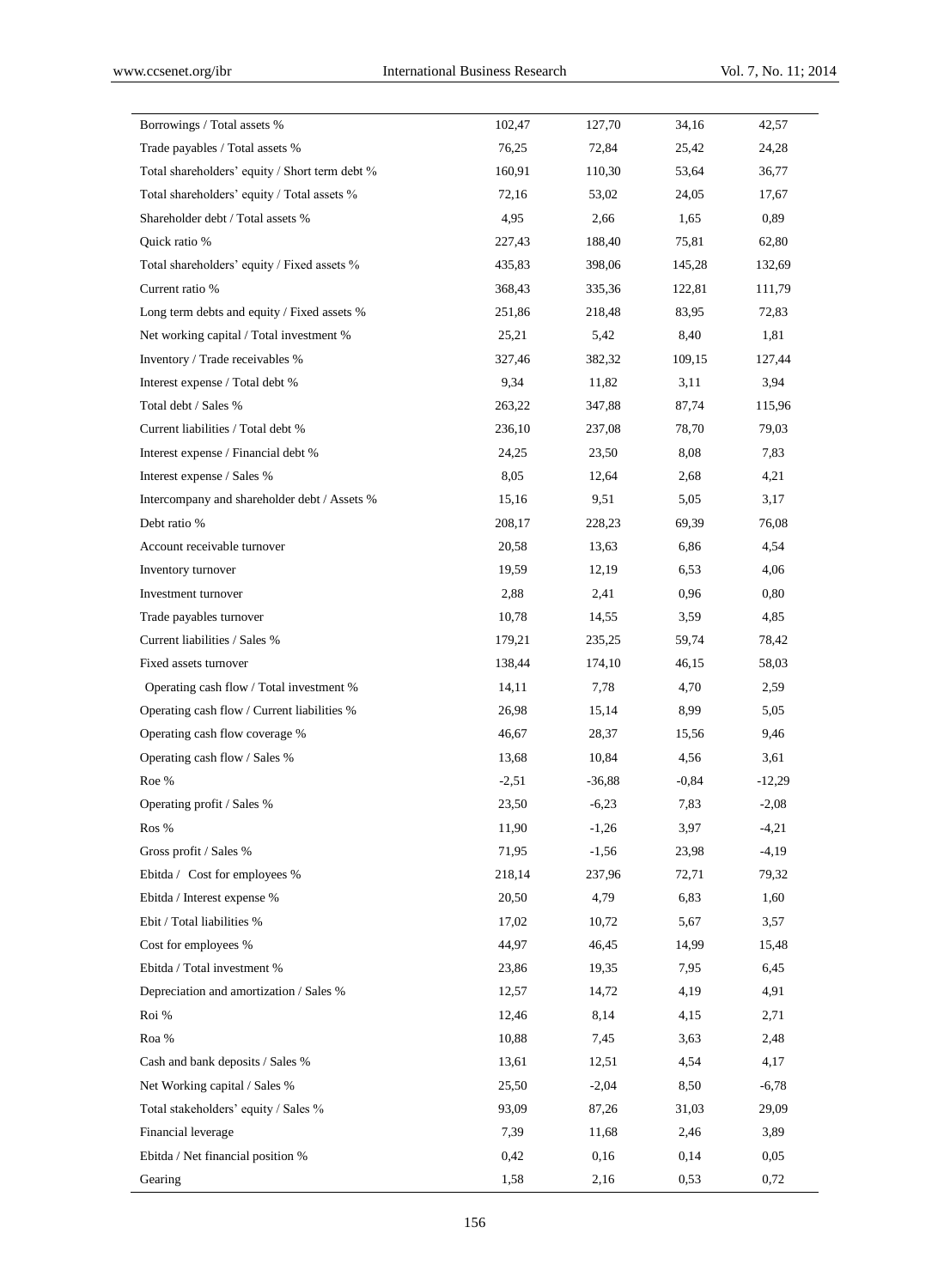Among the most interesting aspects to deepen there is certainly the perfect understanding of the composition of the assets. As you can easily realize, in fact, is very important for a construction firm the mixture of corporate assets and their elasticity (Muscettola, 2014a). Undoubtedly relevant might be the juxtaposed point of view of the averages of the healthy firms and of firms which then will become insolvent.

The first figure describes specifically the typical composition of the assets detailed in the financial statements opposing the pie graph refers to the sample of healthy firms to the group of insolvent companies. The graph shows that healthy firms hold fewer inventories (22.9% versus 26.3% of insolvent firms) and only a slightly greater portion of trade receivables and cash. Very similar is the impact of fixed assets to total assets for the two groups of firms.



Figure 1. Composition of assets



Figure 2. Capital structure

The second figure describes the capital structure of construction firms. The borrowings exceed 42% of the total sources for insolvent firms against a more acceptable 34% for healthy firms. Considering, then, that the impact of trade payables is not very different between the two types of firms, the foregoing suggests that viable firms outweigh the less use of financial debts with a larger portion of equity (the shareholders' equity is 24.0% for good firms and 17.7% for insolvent companies).

The considerations concerning the level of corporate debt are also a consequence of the type of activity. It is sufficiently obvious, in fact, that a manufacturing firm, especially in comparison with a service firm, in order to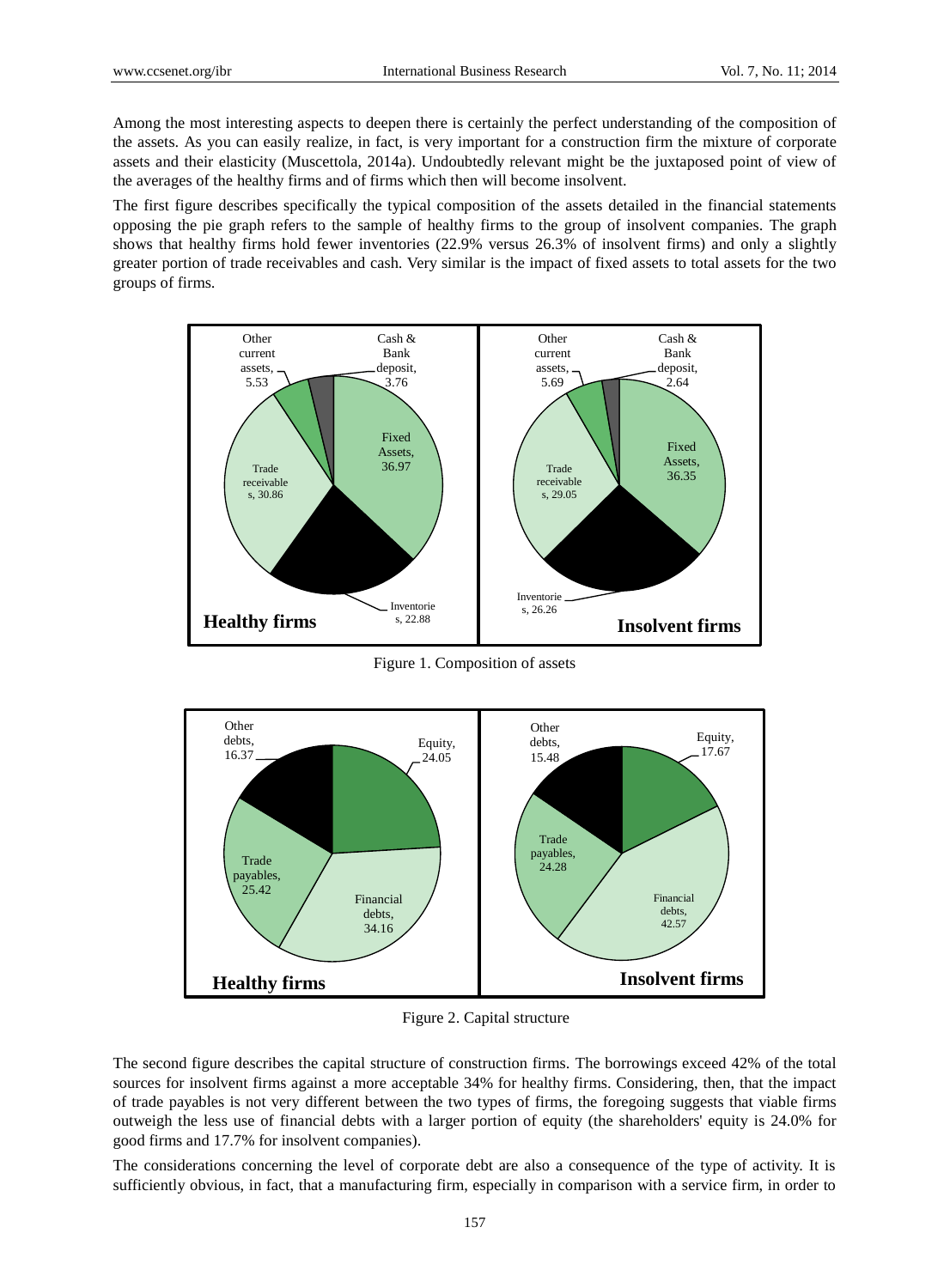pursue its mission (fabrication) generally need a larger amount of investment and infrastructure (Muscettola & Gallo, 2008). On the other side, therefore, the production firm will need higher capital resorting consequently to higher payables to support the heaviest cash conversion cycle (Muscettola, 2014b). Similarly, a construction firm, with, by definition, long and outsized production cycles, has the extreme necessity to obtain more capital compared to other types of firms.

Looking at the two sub-samples in the two graphs it must be noted that the insolvent firms are characterized by their relative unbalanced between rigidity of assets and level of indebtedness. In particular insolvent firms have greater financial exposure, for the same assets, compared to healthy firms, which show instead a greater liquidity of the assets in contrast to liabilities.

As regards to the capitalization of the company that will become insolvent, as noted, it is fairly logical and generally accepted that firms in difficulty have a lower strength of auto-capitalization of income created, especially if the onset of the crisis is determined by its an profitable problematic (low sales and low Ebit). On the other hand, the losses lead to a worsening of the balance sheet primarily affecting the reserves and, then, the net worth. In this respect, regardless of the cause or consequence (Note 6), excluding a few exceptions, it would seem that insolvent firms in 2012 were more indebted during previous years than firms that have shown durability.

Although financial leverage may provide more opportunities for productive investment of construction firms, it improves the probability of default in a more than proportional, as will be seen also by the empirical analysis. The strong financial indebtedness induces a whole series of negative effects that impact both on business management, and on pricing assigned by banking system.

As regards the latter, is not disputed that more debt means higher costs to be incurred in the statement of income of the company entrusted by the bank. Taking a process of generalization, then, we can say that the construction firms who have not passed the economic downturn are those who had a heavy indebtedness and, consequently, a burden of liabilities (Muscettola, 2014c) that eroded the income produced.

## **5. Empirical Analysis**

To associate the peculiarities of the construction firms to the probability of default after three years was used the logistic regression. The functional procedure selected for this research was, therefore, the logit model. The event insolvency is the dependent variable of the model and it is binary discrete variable (Note 7) (dichotomous) that designates whether firm "i" has defaulted or not after 3 years. The explanatory variables are the indices of financial statements shaped as averages of three years, and as sums of three years before the evaluation of the dependent variable (see table 2). The other indicators (financial ratios) available in the database will serve as control variables in order to verify the correlation of distributions with the event insolvency.

In order to form a ladder of discrete values that are able to sort the construction firms for probability of default was used the statistical technique of logistic regression advance by the approach called "forward stepwise" to reduce the number and the redundancy of the independent variables (Muscettola & Naccarato, 2013). This heuristic scheme is usually used for low levels of computational complexity like the present essay. Consequently to the above, the process will determine as a first step the creation of a function with the support of each explanatory variable. Subsequently it goes on through a progression repeated until the entry of a new variable in the function does not cause an improvement in the performance of model. In this way each explanatory variable taken by the dataset of financial ratios has worked in a massive mode, starting at the most significant by itself to conclude with all the components that maximize the contribution of selection.

The last step concerns, however, the explanation of the results looking for, if it's possible, a logical interpretation of the same outputs. In this regard it should be noted that, unlike to other statistical techniques, the regression coefficients are not always able to convey a perfect rationality just because the result must be read as a summary of the contributions of all the independent variables taken, in fact, all together. The search for the meaning of logical cause and effect must be considered for both the sign of the coefficient and the significance of the contribution.

Indicating  $p_i$  as the probability that the i-th firm may join the group of the defaulting firms after three years,  $x_i$ <sub>-108</sub> as the set of the financial ratios used, *β1-108* as the coefficients of the variables and k as constant, it is conceivable to compose the function of the logit model, in which the odds is a linear function of the explanatory variables and the archetypal parameters  $(\beta_{1-108})$  are calculated via the maximum likelihood approximation, in the following manner: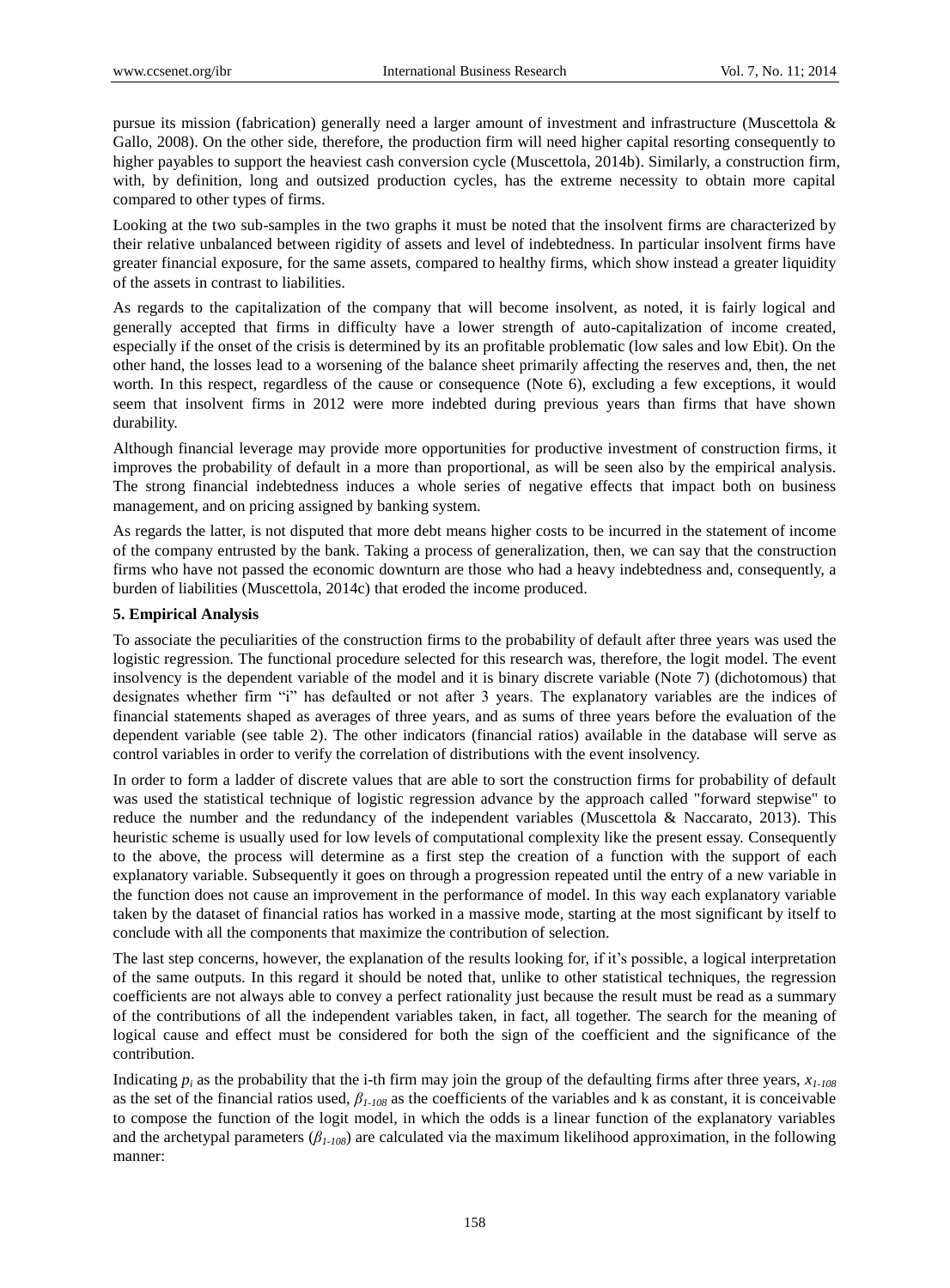$$
p_i = f(k + \beta_1 x_1^i + \beta_2 x_2^i + \dots + \beta_{108} x_{108}^i) = \frac{1}{1 + e^{-(\alpha + \beta_1 x_1^i + \beta_2 x_2^i + \dots + \beta_{108} x_{108}^i)}}
$$

In Table 3 there are the outcomes of the forward stepwise regression that considers the 108 financial ratios designated by determining the probability of default on the sample of the costruction firms The table exposes the coefficients (β) of the factors with a significance level contained between 1% and 5% where "*β*" is the estimated coefficient of the logit regression, "S.E." denotes the standard error of the assessed coefficients (Note 8), "wald" is the Wald chi-square test (Note 9), "sig." identifies the *p-value* of the predictable coefficient (Note 10), "Exp(*β*)" is the variation in the odds ratio related with a 1 unit alteration in the forecaster variable.

| Variables                           | β          | S.E.    | Wald     | Sig.    | Exp(B)  |
|-------------------------------------|------------|---------|----------|---------|---------|
| $\Sigma$ Intangibles / Total Assets | 0.03895    | 0.00725 | 28.83311 | 0.00000 | 1.03971 |
| $\Sigma$ Return on Debt             | 0.15690    | 0.02689 | 34.03752 | 0.00000 | 1.16988 |
| $\Sigma$ Investment turnover        | $-1.31687$ | 0.13684 | 92.61197 | 0.00000 | 0.26797 |
| $\Sigma$ Gross profit / Sales       | $-0.00001$ | 0.00003 | 0.06017  | 0.80623 | 0.99999 |
| µ Net worth / Total Assets          | $-0.07804$ | 0.01032 | 57.17362 | 0.00000 | 0.92492 |
| µ Current liabilities / Total debts | 0.03436    | 0.00729 | 22.24067 | 0.00000 | 1.03496 |
| µ Current liabilities / Sales       | $-0.01142$ | 0.00313 | 13.33839 | 0.00026 | 0.98864 |
| $\mu$ Ebitda / Interest expense     | 0.01940    | 0.00348 | 31.06900 | 0.00000 | 1.01959 |
| Constant                            | $-1.02599$ | 0.67347 | 2.32085  | 0.12765 | 0.35844 |

Table 3. Stepwise logistic regression: functions calculated on costruction firms

The outcome of the regression, exposed in the table, expresses a function of separation of the insolvent firms after three years by firms that will remain solvent throughout the period of analysis. Considering the estimated parameters it is possible to formulate the model of bankruptcy prediction of construction firms as follows:

*z = - 1,02599 + 0,03895 x (Σ Intangibles / Total Assets) + 0,15690 x (Σ Return on Debt) -1,31687 x (Σ Investment turnover) - 0,00001 x (Σ Gross profit / Sales) - 0,07804 x (µ Net worth / Total Assets) + 0,03436 x (µ Current liabilities / Total debts) -0,01142 x (µ Current liabilities / Sales) + 0,01940 x (µ Ebitda / Interest expense)*

The first parameter considered in the function is the sum (Note 11) of the three years of the index formed by the relation of the intangible assets and the total assets recorded in the balance sheet ("Σ Intangibles / Total Assets"). It has a positive coefficient. This means that higher portion of intangibles on total assets leads to greater probability that the firm becomes insolvent after three years.

Below, always with a positive sign, there is ratio called "Return on Debt", formed by the quotient in percentage between interest expenses and total debt. This variable should be considered as the sum of three years and also this factor rises with increasing cases of bankruptcy.

Third factor is "investment turnover" formed by the sum of the three-year of quotient between total capital invested and revenues of sales. This variable, unlike others, is not expressed as a percentage and, mainly, has a negative coefficient. This means that when the sum of these indicators grows the probability of finding a construction firm insolvent decreases. Also for this explanatory variable there is a considerable statistical significance even if the coefficient *β* is really small.

Fourth index used in the function is the whole three-year ratio formed by corporate value added and revenues of sales ("Σ Gross profit / Sales"). Equally to the previous factor it has a negative correlation with event occurring (independent variables). In other words, the growth of the value added as a percentage of net sales decreases the probability of default of the construction firm. Unlike the previous indicators, however, the statistical validity of this parameter has been quite low, as can be seen by the relatively high assessment of the p-value.

The following indicators in the regression function are formed, instead, by the average (Note 12) of the related variables within the three years under examination. The fifth index (" $\mu$  Net worth / Total Assets"), in fact, is formed by the arithmetic mean (for each firm comparative to the time horizon of three years) of the quotient made by equity and firm's total assets recognized in the financial statements. As you might guess, in this case the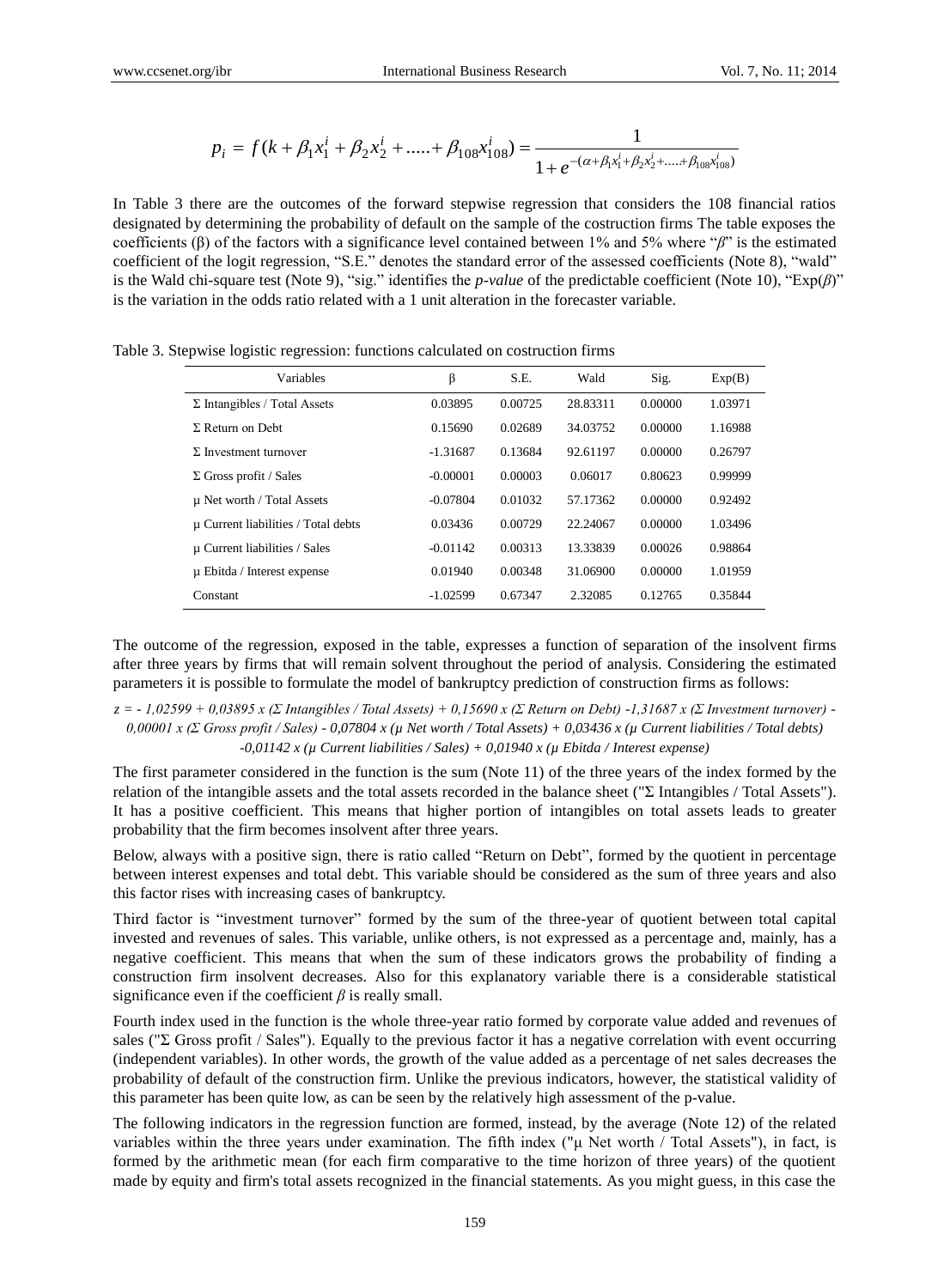parameter has a negative correlation with the probability of default of the construction firm: greater company capitalization, therefore, follows a smaller default cases.

The sixth factor is the three-year average of the ratio formed by debt due within one year and the total debts incurred by the firm ("µ Current liabilities / Total debts"). Moreover, it also obtains a good statistical significance and it shares a justifiable and logical relationship with event studied. As provided by a positive coefficient, in fact, with the growth of short-term debt it increases, too, the risk of insolvency of the construction firm.

The seventh parameter is formed by the three-year average of the quotient designed by short-term debt and revenues of sales ("µ Current liabilities / Sales "). The statistical significance of the explanatory variable is less strong than the other indicators, with the mere exception of the rapport between value added and sales. An issue is the negative sign of the coefficient. As anticipated, in fact, it may often happen that few indicators in a logistic regression lose a part of their "predictive logic" if taken so assembled. This effect is certainly more visible than a more reasonable univariate statistics. In this sense, in fact, the logistic function designates an increased risk of insolvency when short-term debt declines in relation to the amount of sales.

The last factor of the regression function is the three-year average of the ratio between EBITDA and financial expense ("µ Ebitda / Interest expense"). In this circumstance there is a strong statistical significance and even a logical difficulty in justifying the positive coefficient of the parameter. With the increase of margin, compared to interest expenses, in fact, also increases the probability of default of the firm. High burden of debts, on the other hand, with respect to the profitability produced by the company, should be associated to viable firms.

#### **6. Results**

By applying logistic model to the sample of construction firms in our database is possible to predict the probability of default in a time frame of three years. Aside from a few illogic, mostly related to the latest indicators in logistics function, below is shown the excellent performance of the model used. In Table 4, therefore, is illustrated the validation of the model. In particular, is evaluated the prediction errors of Type I and Type II. First type of error refers to the forecast of false default, while Type II errors are the provisions of fake healthy (Note 13).

As for the number of cases may seem irrelevant cases have more than one type of error with respect to the other, from the economic point of view, however, the weight of the two errors is obviously different. It is not sufficient therefore to reduce the total number of misclassifications but, instead, should advantage a methodology that minimizes the economic impact of the errors. For this reason is indispensable to take up a differentiate methods of handling errors by moving the cut-off value (Note 14) that split the two groups. An approach neutral, with cut-off equidistant from the average values of the two sub-samples, is expressed in first column of table 4. In the second column are shown the errors with a methodology to minimize the economic impact of misclassification.

In this way, the correct classification of total sample, by the aforementioned regression function, would reach the 80.94% of the total population for the first method (52 companies erroneously evaluated healthy and 203 enterprises judged erroneously insolvent) and 77.6 % for the second methodology.

|                      |     | Neutral approach |     | Economic approach |
|----------------------|-----|------------------|-----|-------------------|
|                      | No. | $\frac{0}{0}$    | No. | $\%$              |
| Error Type I         | 52  | 30.41            | 44  | 25.73             |
| Error Type II        | 203 | 17.40            | 255 | 21.85             |
| Hit (true default)   | 119 | 69.59            | 127 | 74.27             |
| True (true positive) | 964 | 82.60            | 912 | 78.15             |
| <b>Accuracy</b>      |     | 80.94 %          |     | 77.65 %           |

#### Table 4. Error matrix

The difference between the two choices is related exclusively to the displacement of the cut-off in consideration of the computation, a priori, of the evaluation and for probability of error. To maximize the economic performance of the forecasting model, in fact, to make it more applicable (Note 15) the same statistical model, it is necessary to quantify the difference in cost between the two errors (Note 16). In this case, to standard practice, it is possible to weigh up twenty times more expensive assessing solvent firm which may become insolvent firm,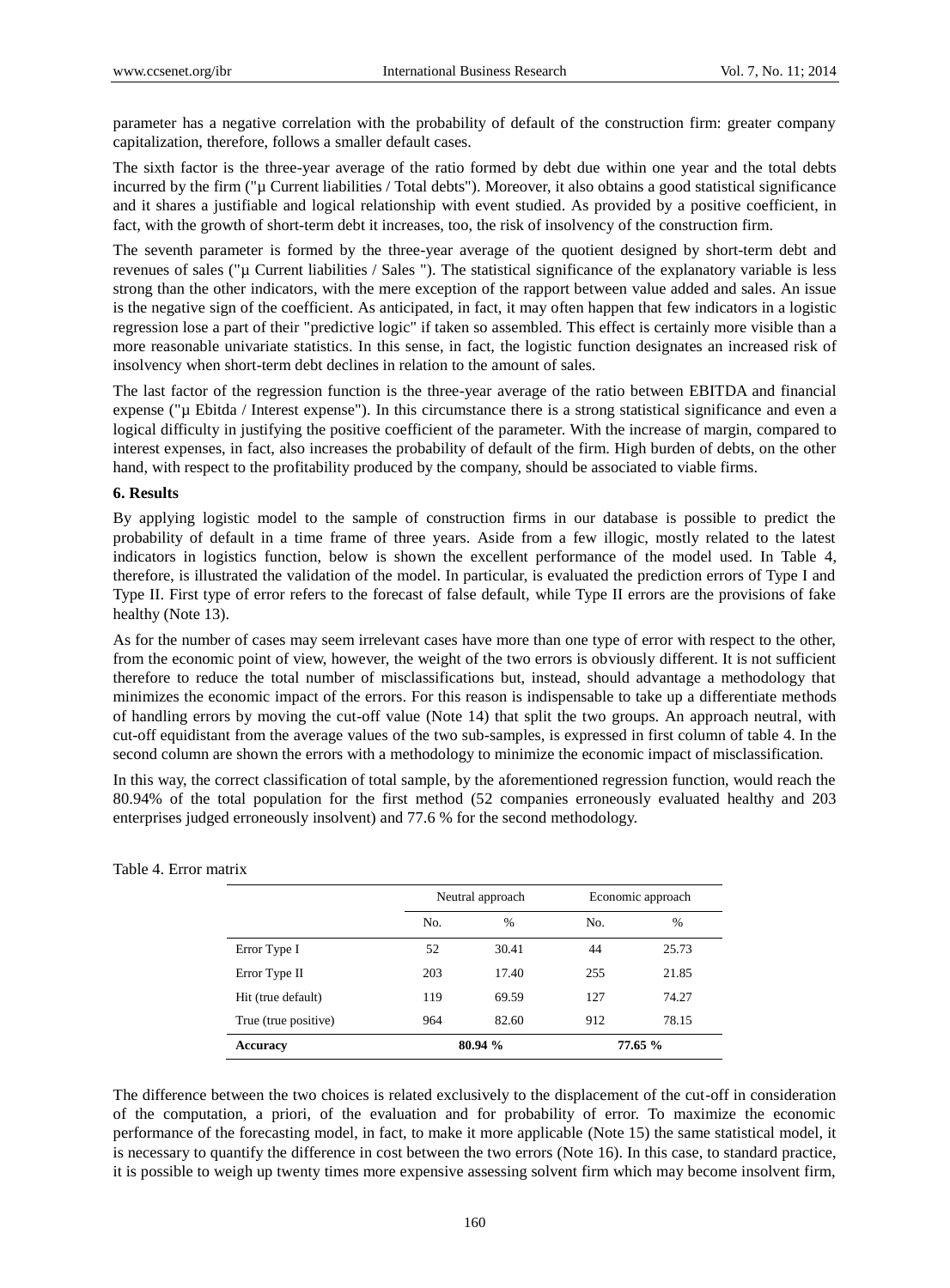with respect to the contrary. The probability to find an insolvent company in the macro-sample of companies object of study is taken by the statistical default: 12.78%. With the above statistics will be able to move forward with the criterion the cut-off separation in order to have fewer cases of Type I error (false positive error) (Note 17).

In this study, therefore, the measure of the performance of the model is described by the amount (percentage) of firms classified correctly. As you can see (table 4), at least with regard to the neutral methodology, table 3 measures more than 80% firms have been correctly evaluated. This result can be judged very admirable especially if it emphasizes the longest period of time of analysis (3 years) and the specific sector (construction). It also adds that was not used an additional method for error handling based on its minimization of the number of the error. In that last case, in fact, the cut-off values should be shifted in the opposite direction. Unlike the economic approach it generates more Type I Errors but many fewer cases of Type II error, having regard to the dissimilar distribution of the two sub-samples. The matrix of error, ultimately, gives a sense of precision to the degree of classification used and shows the type of classification error more frequently encountered.

Developing the regression function will be possible to split the distribution of results in ten classes numerically equi-distributed in consideration of the decile position. Starting from the lowest value and up to the maximum value for each firm will be assigned a result of the regression function, therefore, belong to one of the ten clusters of risk. For each cluster correspond to an equal frequency of cases. The nine thresholds (there are nine cut-off values because there are ten clusters) are shifted according to the above methodology to minimize the cost of the error (economic approach) and divide accordingly the dependent variable.

Before showing the distribution of default within risk classes built by the function of logistic regression, and upon completion of the practice of validating model, set out below are the measurements of the quality model as the Pseudo R-squared. The approach called McFadden explains the accuracy of prediction evaluated in terms of correspondence between the calculated probability and the actual value taken by the dependent variable. This means, therefore, also give an appreciation to the model both for ability to correctly predict what happened and for adaptability of the model.

Taking as comparison a system that encompasses only a constant as explanatory variable, with log LX indicating the value of the maximum likelihood of the model to analyze and LY with the maximum value of the likelihood function when all parameters, except the intercept, are equal to zero, the Pseudo R-squared is:  $1 - \left(\log L x / L y\right)$ .

This indicator will vary from 0 to 1 including the upper extreme, for the possibility that the two likelihoods can coincide. To decrease of the relationship between likelihoods follows the increase of the functionality of the model and the rise of R2. Pseudo R-squared assigned to the model, which measures the skill of the model used to explain the variability of default, is 0.17686. It indicates that the analytical scheme is adaptable and functional than the hypothetical intercept model.

To finish the following Table 5 illustrates the distributions of default cases in the risk classes in order to have a visually stunning on the functioning of the model.

| <b>Rating classes</b>         |                                             | <b>Default cases</b> |                  |  |
|-------------------------------|---------------------------------------------|----------------------|------------------|--|
| <b>Probability of default</b> | <b>Description</b>                          |                      | <b>Frequency</b> |  |
| $1 - None$                    | Remote: failure is unlikely                 | 3                    | 1.75             |  |
| 2 - Very minor                | Low: failures are few and far between       | 4                    | 2.34             |  |
| $3 -$ Minor                   | Low: relatively few failures                | 2                    | 1.17             |  |
| 4 - Very low                  | Moderately low: infrequent failures         | 5                    | 2.92             |  |
| $5 - Low$                     | Moderate: occasional failures               | 2                    | 1.17             |  |
| 6 - Moderate                  | Moderately high: frequent failures          | 14                   | 8.19             |  |
| 7 - High                      | High: failures occur often                  | 12                   | 7.02             |  |
| 8 - Very high                 | High: repeated failures                     | 19                   | 11.11            |  |
| 9 - Extremely high            | High: failures occur almost as often as not | 39                   | 22.81            |  |
| 10 - Dangerously high         | Failure is almost inevitable                | 71                   | 41.52            |  |
| <b>Total</b>                  |                                             | 171                  | 100.00           |  |

Table 5. Distribution of insolvency cases within the classes of ranking built using logistic regression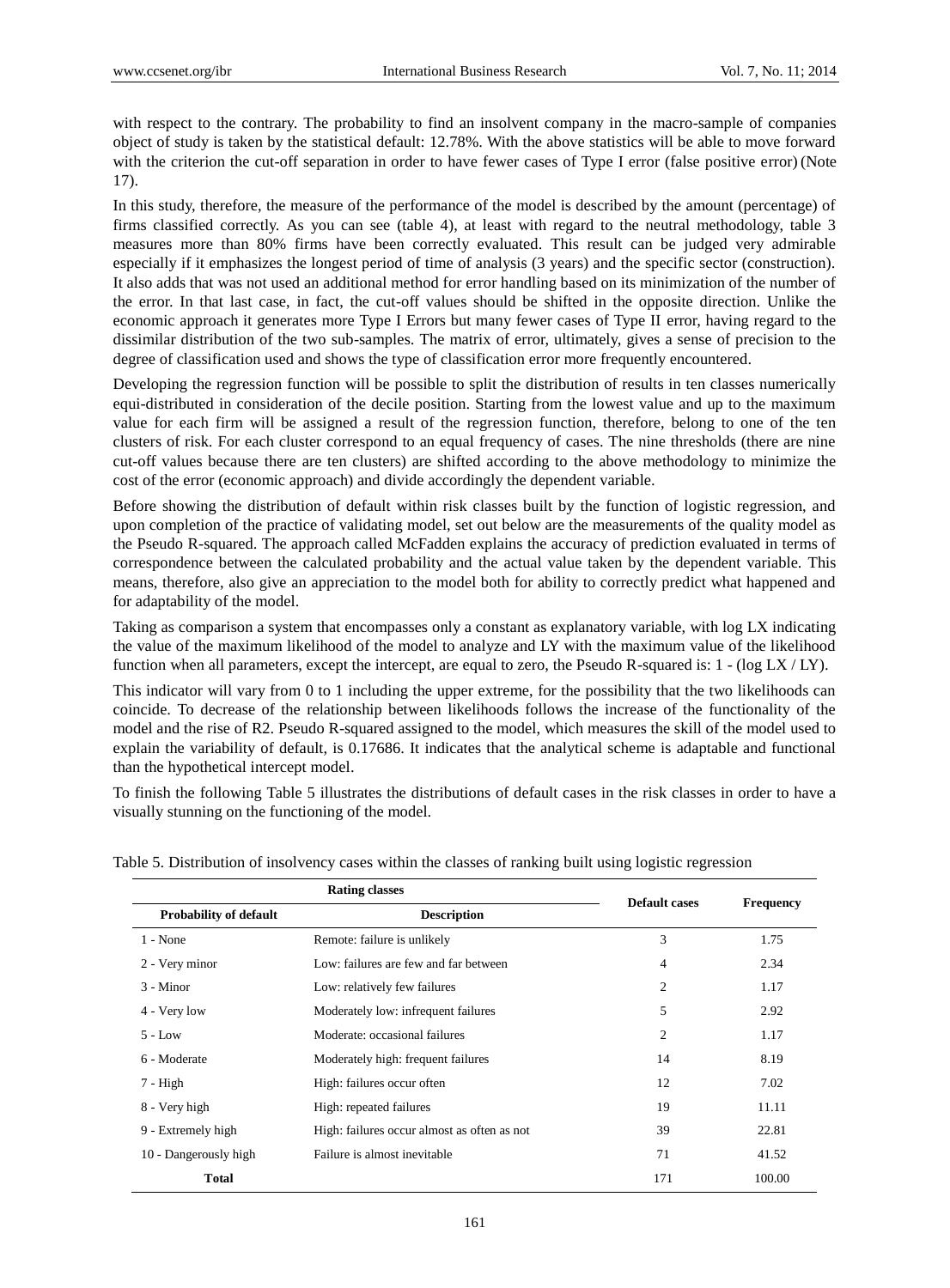The table 5 demonstrates that majority of insolvent firms is found in the higher risk classes. Over 75% of companies that will become insolvent parts in the worst three risk classes and about 41% of the total cases of default falls precisely in the last cluster of the ranking scale. On the other hand, only 16 cases of insolvent firms are positioned within the top 5 risk classes with a total attendance of about 9% of the total number of insolvent firms. Recalling that the ten classes contain the same abundance of firms, it is well understood what the predictive ability of the model is.

# **7. Conclusions**

This manuscript empirically examines the predictive model of business failure using the sample of construction firms that went bankrupt during the period from 2011 to 2012 when a deep recession started in Italy and in many other place of world. The research has shown that defaults of the Italian construction firms can be predicted on the basis of balance sheet and income statement financial ratios. Even though the model was developed based on construction firms database, it cannot be applied to other type of firms for the unusual distinctiveness of building firms.

Best merit of this paper is that a bankruptcy prediction model is constructed based on the financial statement of three years assembled all together. Measures of firms' ability of servicing short-term debts, capital structure, current liabilities to sales, interest expense and investment turnover are variables that comprise the prediction model. Like other types of firms, the findings further imply that a high level of debt use, normal consequence of increased fixed assets, is unhealthy for the financial success of the construction firm.

While many financial theories have been concerning with the determinants of risk of default of manufacturing firms and optimality structure of commercial firms, existing theories are silent on quantitative implications that would provide rationale behind of the prevision of default of construction firms.

Logit maximum likelihood estimator is employed as the statistical technique. With logistic regression the results are consistent with the hypothesis that is possible to create a prevision model also for construction firms. The model demonstrated excellent prediction accuracy and robustness. The sensitivity of model (true positive rate) is 78.15 per cent and the specificity (true negative rate) is 74.27 per cent, accuracy of the model is 77.65 %.

In addition to building a bankruptcy prediction model for a sector firms often overlooked, this paper demonstrates that most of firms that went bankrupt during the economic crisis had shown signs of financial distress just before the crisis even the bankruptcy probabilities of the sample are consistently high during the period of analysis. The results can be interpreted as implying that in economic downturn, firms which had previously too much indebted prior to the crisis, got much more vulnerable than firms which did not touch their own capital structure. The crisis advent, essentially, much more easily hit even firms looking more inflexible and exposed to the market.

Aside from explaining just the sole Italian situation of construction firms, the evidence of this essay can be seen as complementary to the standpoint that draws economic crisis to the qualities of firms from other countries.

## **References**

- Davidson, R. A., & Maguire, M. G. (2003). Ten most common causes of construction contractor failures. *Journal of Construction Accounting and Taxation, 13*(1).
- Huang, Y. L. (2009). Prediction of contractor default probability using structural models of credit risk: an empirical investigation. *Construction Management and Economics, 27*(6). http://dx.doi.org/10.1080/01446190902960474
- Kale, S., & Arditi, D. (1999). Age-dependent business failures in the US construction industry. *Construction Management and Economics, 17*(4). http://dx.doi.org/10.1080/014461999371411
- Kangari, R. (1988). Business failure in construction industry. *Journal of Construction Engineering and Management, ASCE, 114*(2). http://dx.doi.org/10.1061/(ASCE)0733-9364(1988)114:2(172)
- Kangari, R., Farid, F., & Elgharib, H. M. (1992). Financial performance analysis for construction industry. *Journal of Construction Engineering and Management, ASCE, 118*(2). http://dx.doi.org/10.1061/(ASCE)0733-9364(1992)118:2(349)
- Koksal, A., & Arditi, D. (2004). Predicting construction company decline. *Journal of Construction Engineering and Management, ASCE, 130*(6). http://dx.doi.org/10.1061/(ASCE)0733-9364(2004)130:6(799)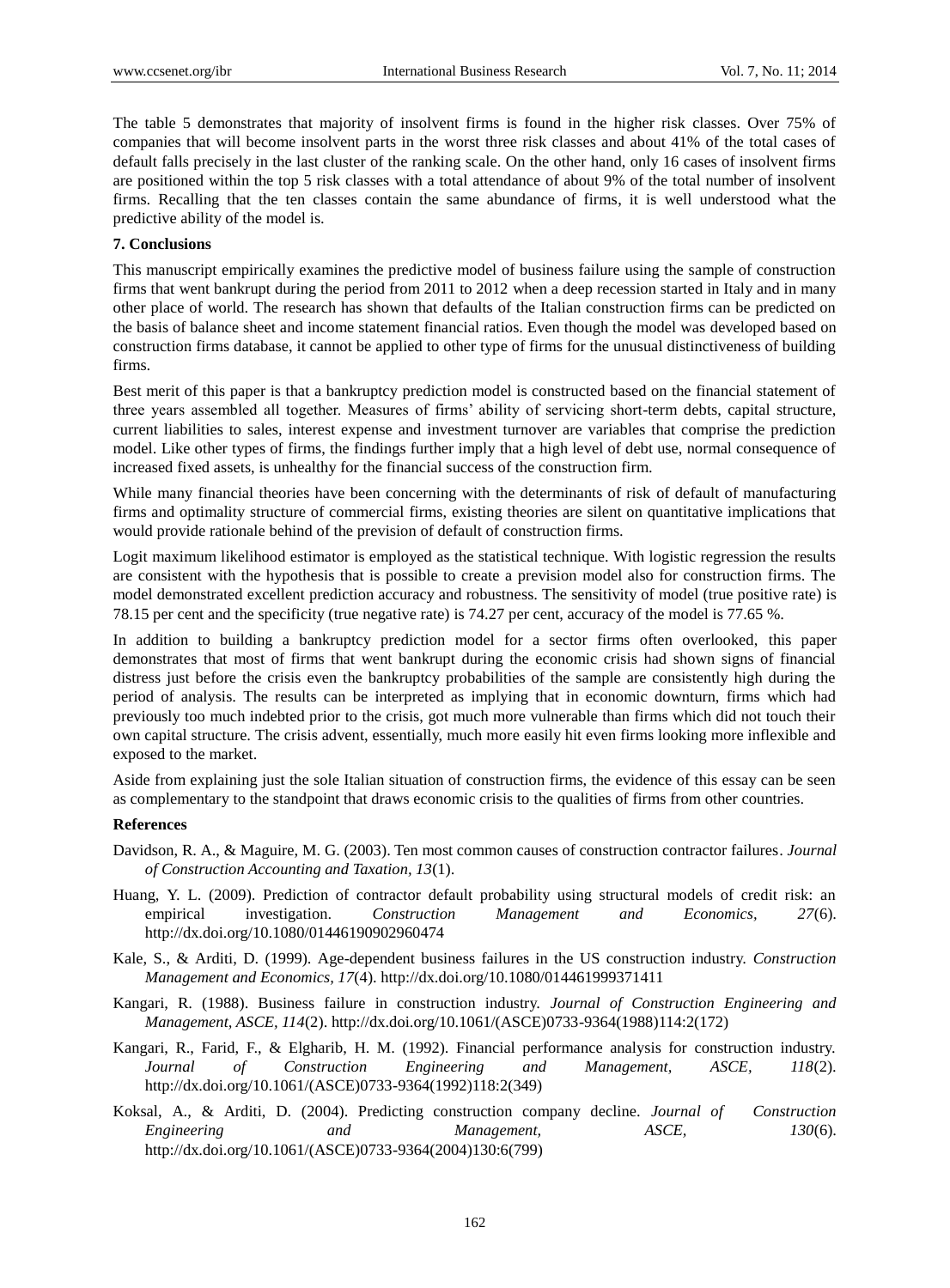- Landford, D., Iyagba, R., & Komba, D. M. (1993). Prediction of solvency in construction companies. *Construction Management and Economics, 11*(5).
- Muscettola, M. (2013). Leverage Risk. The weight of borrower capital distinguishes the solvency of firms: an empirical analysis on a sample of 4,500 Italian SMEs. *International Journal of Economics and Finance, 5*(12). http://dx.doi.org/10.5539/ijef.v5n12p24
- Muscettola, M. (2014a). Structure of assets and capital structure. What are the relations with each other? An empirical analysis of a sample of Italy. *European Journal of Economics and Finance, 5*(12). http://dx.doi.org/10.5539/ijef.v5n12p24
- Muscettola, M. (2014b). Cash conversion cycle and firm's profitability. An empirical analysis on a sample of 4,226 manufacturing SMEs of Italy. *International Journal of Business and Management, 9*(5). http://dx.doi.org/10.5539/ijbm.v9n5p25
- Muscettola, M. (2014c). Effects of fixed capital investments in current economic downturn. *International Journal of Business and Management, 5*(9).
- Muscettola, M., & Gallo, M. (2008). *Analisi e gestione del rischio di credito. Il progetto Mayflower*. FrancoAngeli Editore.
- Muscettola, M., & Naccarato, F. (2013). Probability of Default and Probability of Excellence, an Inverse Model of Rating. One More Tool to Overcome the Crisis: an Empirical Analysis. *Business System Review, 2*(2)*.* http://dx.doi.org/10.7350/BSR.BV06.2013
- Muscettola, M., & Pietrovito, F. (2012a). Le caratteristiche delle imprese insolventi. *Sinergie Rapporti di Ricerca, 36*.
- Muscettola, M., & Pietrovito, F. (2012b). La rilevanza delle variabili finanziarie nel rating: i risultati di un'analisi empirica sulle PMI italiane. *Sinergie Rapporti di ricerca, 36*.
- Padget, P. (1991). *Accounting in the construction industry*. London: CIMA.
- Russell, J. S., & Jaselskis, E. J. (1992). Predicting construction contractor failure prior to contract award. *Journal of Construction Engineering and Management, ASCE, 118*(4). http://dx.doi.org/10.1061/(ASCE)0733-9364(1992)118:4(791)
- Singh, D., & Tiong, R. L. K. (2006). Evaluating the financial health of construction contractors. *Proceedings of the Institution of Civil Engineers, 159*(3). http://dx.doi.org/10.1680/muen.2006.159.3.161

#### **Notes**

Note 1. A loan is named "past-due" if the firm missed a principal or interest payment for more than 90 days.

Note 2. This means that the model, in order to have a permanent quality, it must be based on a clear and simple partition between the segments of the sample and must be constructed with a non-excessive number of variables that can gather data always sufficiently numerous and available.

Note 3. The normalization of data is made through division of all values with the relative standard deviation in order to detect the distribution of values around their average.

Note 4. A minimum age of firms was essential in order to avoid issues related to the interpretation of start-up firms.

Note 5. The analysis does not contemplate firms that have become insolvent during the year 2007, 2008, 2009 and 2010. The insolvent firms covered by the definition of "default" are exclusively those which have entered into default in 2011 (will be analyzed accounting data of the years 2008, 2009 and 2010) and in 2012 (will be used the respective financial statements of 2009, 2010 and 2011).

Note 6. It is not easy to distinguish if over-indebtedness is the cause or the effect of a lack of company capitalization. (Muscettola, 2013).

Note 7. The logistic model used is a binary choice where the dependent variable can assume only two values. To search the probability of default of construction firms *pi* is included in the range (0, 1) and denotes the probability of insolvency where the value "1" is assigned to the insolvent firm while the value "0" is given to healthy firms.

Note 8. It denotes the standard deviation of the difference between the estimated values and true values.